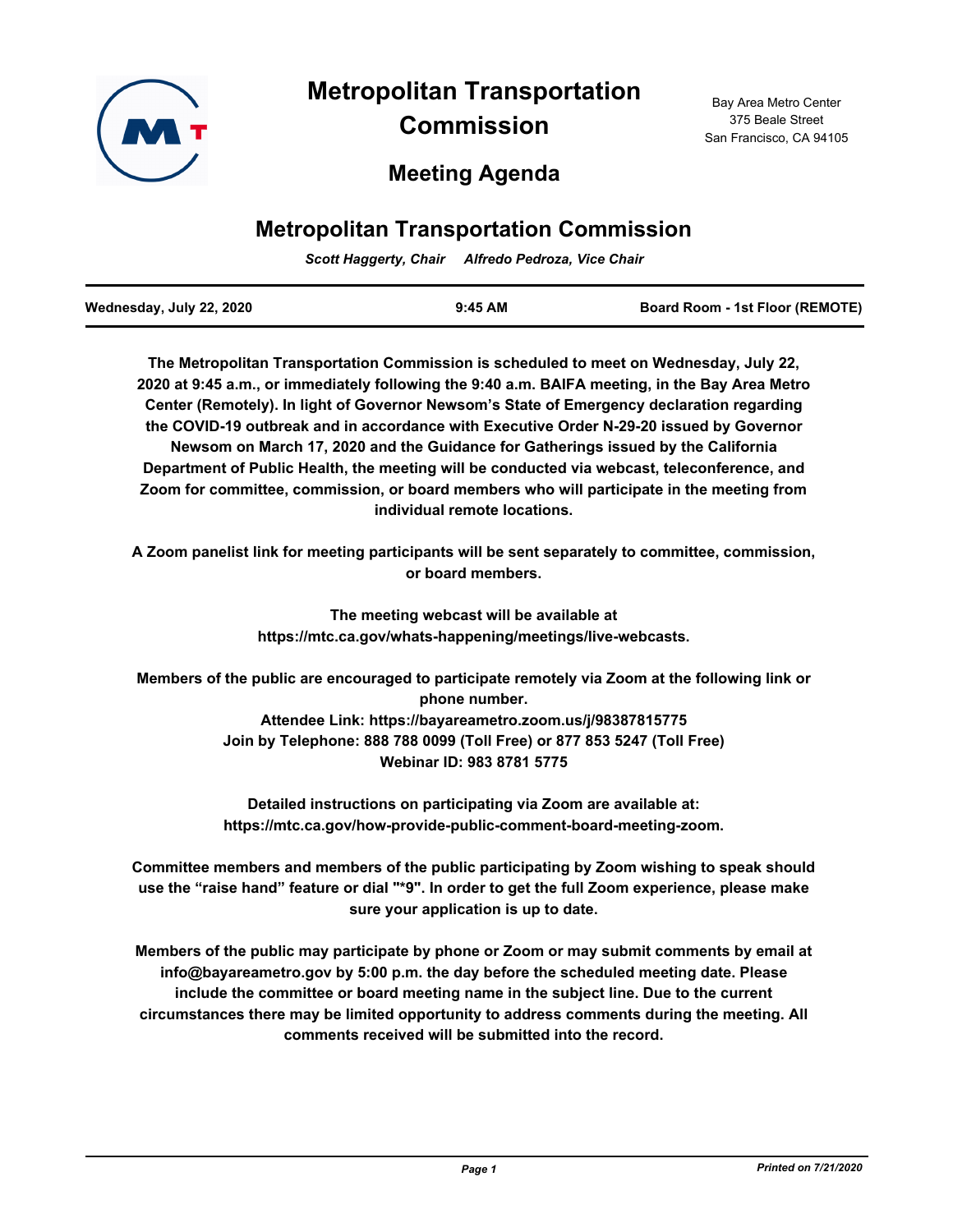## **1. Call to Order / Roll Call / Confirm Quorum**

*A quorum of this Commission shall be a majority of its voting members (10).*

#### **2. Chair's Report (Haggerty)**

## **3. Policy Advisory Council Report (Randi Kinman)**

#### **4. Executive Director's Report (McMillan)**

[20-1154](http://mtc.legistar.com/gateway.aspx?m=l&id=/matter.aspx?key=21019) Executive Director's Report

*Attachments:* [4 ED Report MTC July 2020.pdf](http://mtc.legistar.com/gateway.aspx?M=F&ID=6123b967-e587-4d17-8f6f-8f8f22f309c9.pdf)

## **5. Commissioner Comments**

#### **6. Consent Calendar:**

**6a.** [20-1044](http://mtc.legistar.com/gateway.aspx?m=l&id=/matter.aspx?key=20908) Minutes of the June 24, 2020 meeting Commission Approval *Action: Attachments:* [6a 20-1044 Commission Draft Meeting Minutes for 06-24-2020.pdf](http://mtc.legistar.com/gateway.aspx?M=F&ID=1a1d7167-9cf1-4cee-a101-bee5e9208eba.pdf)

#### *Programming and Allocations Committee*

| 6b. | 20-0878             | MTC Resolution Nos. 4169, Revised; 4262, Revised; and 4263, Revised.<br>Revisions to the FY2016-17 through FY2019-20 AB 664 Net Bridge Toll<br>Revenues and BATA Project Savings programming and allocations to<br>reprogram funds for AC Transit and allocate \$38.4 million to SFMTA and<br><b>AC Transit</b> |
|-----|---------------------|-----------------------------------------------------------------------------------------------------------------------------------------------------------------------------------------------------------------------------------------------------------------------------------------------------------------|
|     | <b>Action:</b>      | <b>Commission Approval</b>                                                                                                                                                                                                                                                                                      |
|     | Attachments:        | 6b PAC-2c 20-0878 Bridge Toll Prog and Alloc - Resos 4169-4262-4263.pdf                                                                                                                                                                                                                                         |
| 6с. | 20-0911             | MTC Resolution No. 4202, Revised. Revisions to the One Bay Area Grant<br>(OBAG 2) to incorporate \$7 million in Highway Infrastructure Program<br>apportionment provided through the Department of Transportation<br>Appropriations Act, 2020                                                                   |
|     | <b>Action:</b>      | <b>Commission Approval</b>                                                                                                                                                                                                                                                                                      |
|     | Attachments:        | 6c PAC-2d 20-0911 OBAG2 Revisions - Reso 4202.pdf                                                                                                                                                                                                                                                               |
| 6d. | 20-0746             | MTC Resolution No. 4375, Revised. 2019 Transportation Improvement<br>Program (TIP) Amendment 2019-40.                                                                                                                                                                                                           |
|     | <b>Action:</b>      | <b>Commission Approval</b>                                                                                                                                                                                                                                                                                      |
|     | <b>Attachments:</b> | 6d PAC-2e 20-0746 TIP Amendment 2019-40 - Reso 4375.pdf                                                                                                                                                                                                                                                         |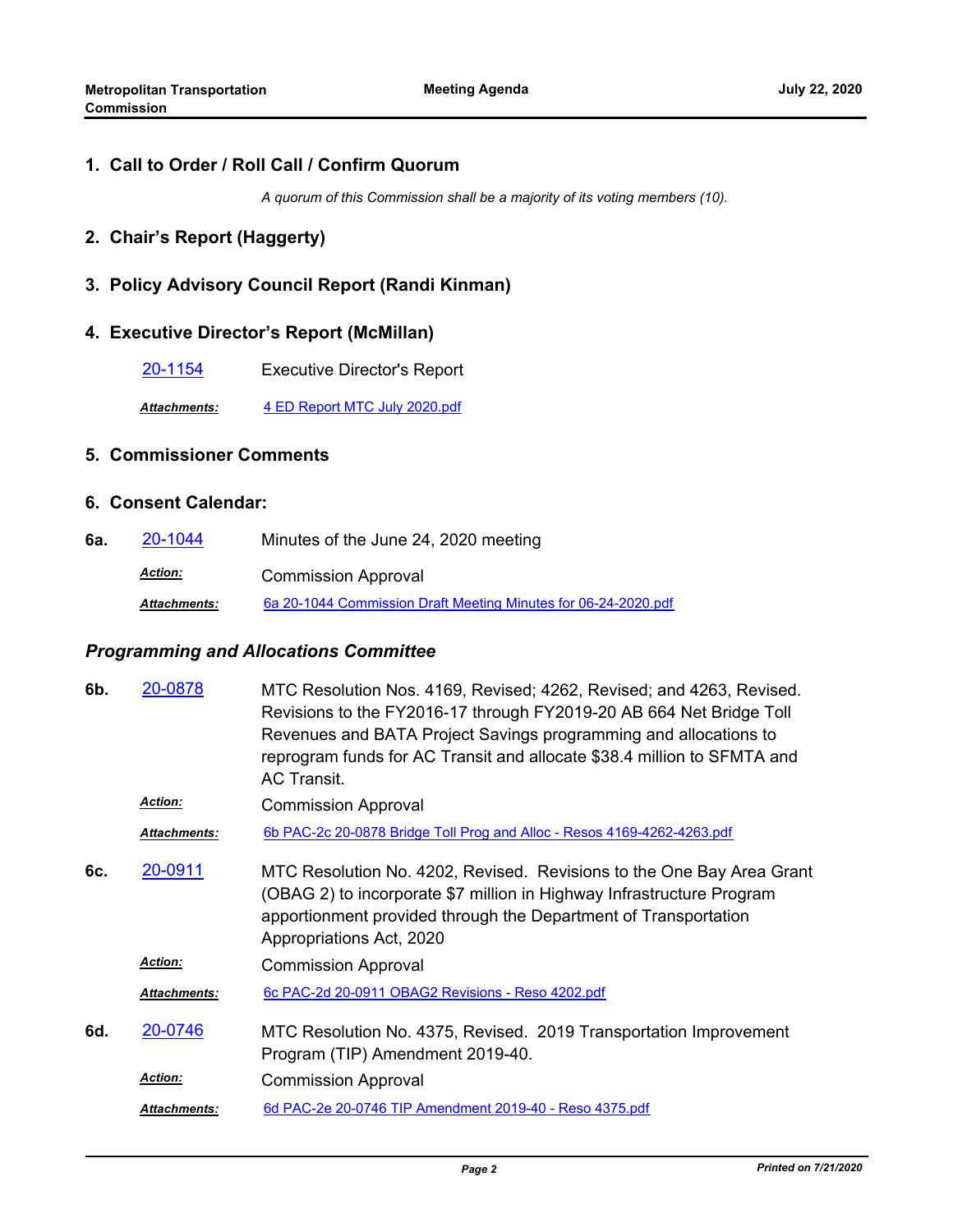| 6e. | 20-0741             | MTC Resolution No. 4414, Revised. Programming for FY2020-21 and an<br>allocation of approximately \$7.1 million in Five Percent Unrestricted State<br>Fund Revenues and \$530,450 in Two Percent Bridge Toll Revenues for the<br>Water Emergency Transportation Authority.                                                                             |
|-----|---------------------|--------------------------------------------------------------------------------------------------------------------------------------------------------------------------------------------------------------------------------------------------------------------------------------------------------------------------------------------------------|
|     | <b>Action:</b>      | <b>Commission Approval</b>                                                                                                                                                                                                                                                                                                                             |
|     | Attachments:        | 6e PAC-2f 20-0741 WETA Allocation - Reso 4414.pdf                                                                                                                                                                                                                                                                                                      |
| 6f. | 20-0976             | FY 2019-20 Federal Earmark Repurposing. Potential projects to receive<br>Federal Highway Administration (FHWA) repurposed earmark funds under<br>the earmark repurposing provision of the Department of Transportation<br>Appropriations Act, 2020.                                                                                                    |
|     | <b>Action:</b>      | <b>Commission Approval</b>                                                                                                                                                                                                                                                                                                                             |
|     | Attachments:        | 6f PAC-2g 20-0976 Federal Earmark Repurposing.pdf                                                                                                                                                                                                                                                                                                      |
| 6g. | 20-0879             | MTC Resolution No. 4412, Revised. Regional Measure 3 (RM3) Letters of<br>No Prejudice.                                                                                                                                                                                                                                                                 |
|     |                     | Recommendation of RM3 Letters of No Prejudice to the Solano<br>Transportation Authority for the I-80/680/12 Interchange project, and to the<br>Transportation Authority of Marin for the US-101/I-580 Direct Connector<br>project.                                                                                                                     |
|     | <b>Action:</b>      | <b>Commission Approval</b>                                                                                                                                                                                                                                                                                                                             |
|     | Attachments:        | 6g PAC-2h 20-0879 STA and TAM LONP - Reso 4412.pdf                                                                                                                                                                                                                                                                                                     |
| 6h. | 20-0903             | MTC Resolution Nos. 4402, Revised, 4430, Revised, 4431, Revised and<br>4434.                                                                                                                                                                                                                                                                           |
|     |                     | Revises the FY 2020-21 Fund Estimate and allocates \$30.3 million in FY<br>2020-21 Transportation Development Act (TDA) funds and State Transit<br>Assistance (STA) funds, to several transit operators to support transit<br>operations and capital projects in the region, and approves the FY<br>2020-21 State of Good Repair Program project list. |
|     | <b>Action:</b>      | <b>Commission Approval</b>                                                                                                                                                                                                                                                                                                                             |
|     | <b>Attachments:</b> | 6h PAC-3a 20-0903 Fund Estimate Revisions - Resos 4402-4430-4434.pdf                                                                                                                                                                                                                                                                                   |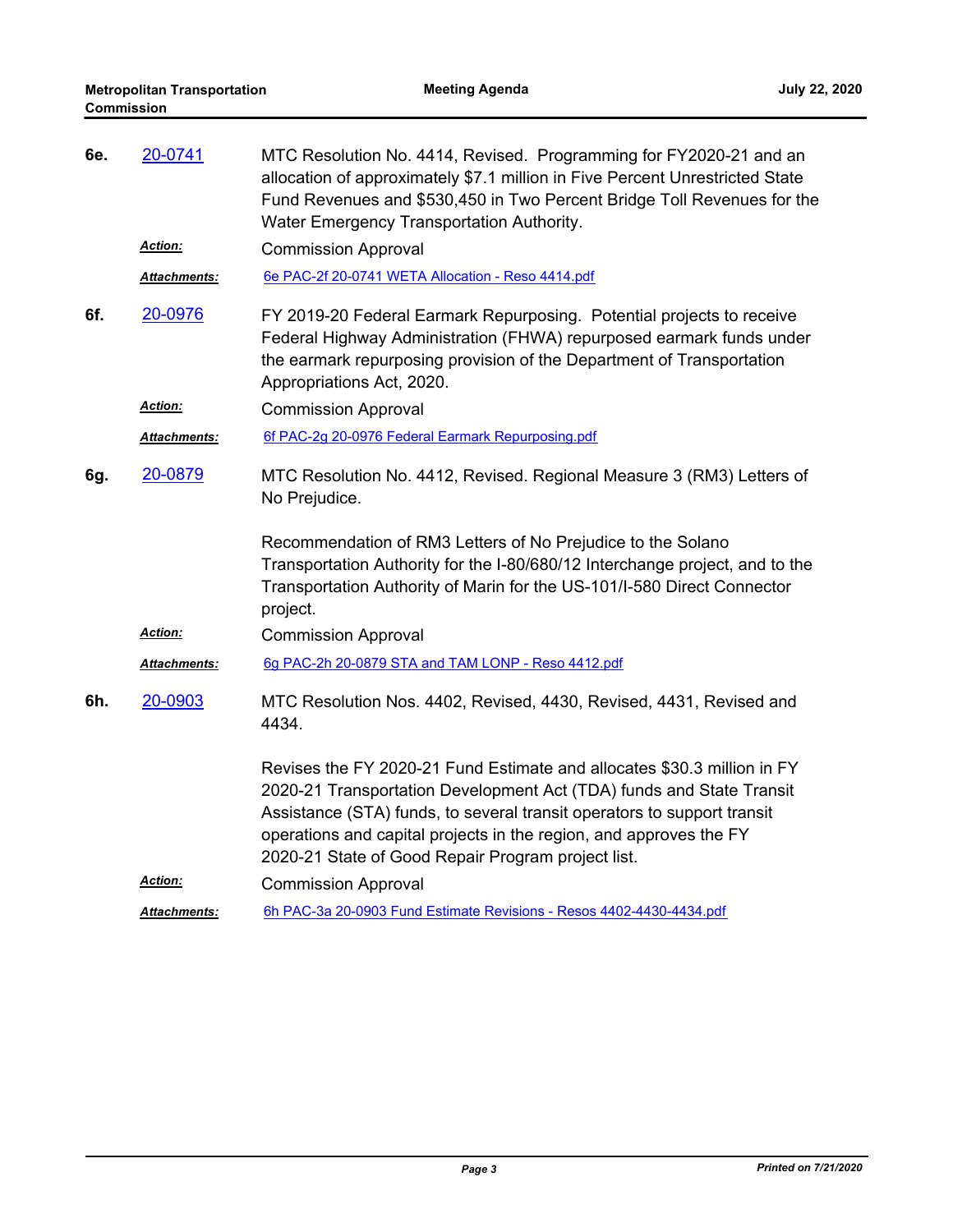| 6i. | 20-0912             | MTC Resolution No. 4202, Revised.                                                                                                                                                                                                                                                                                                                                                        |
|-----|---------------------|------------------------------------------------------------------------------------------------------------------------------------------------------------------------------------------------------------------------------------------------------------------------------------------------------------------------------------------------------------------------------------------|
|     |                     | Revisions to the One Bay Area Grant 2 Program (OBAG 2), to program \$5<br>million to transportation projects in Marin, Napa, Solano, and Sonoma<br>Counties as part of the Housing Incentive Pool (HIP) Sub-HIP pilot<br>program; and \$1 million to the Napa Valley Forward Traffic Calming and<br>Multi-modal Improvements project within the Regional Freeway<br>Performance Program. |
|     | <b>Action:</b>      | <b>Commission Approval</b>                                                                                                                                                                                                                                                                                                                                                               |
|     | <b>Attachments:</b> | 6i PAC-4a 20-0912 HIP Sub-HIP Pilot - Reso 4202.pdf                                                                                                                                                                                                                                                                                                                                      |

## *Legislation Committee*

| 6j. | 20-1066             | Senate Bill 995 (Atkins): Extension of California Environmental Quality Act<br>(CEQA) Judicial Review Streamlining Authority |
|-----|---------------------|------------------------------------------------------------------------------------------------------------------------------|
|     | <b>Action:</b>      | Support / MTC Commission Approval                                                                                            |
|     | <b>Attachments:</b> | 6 LEGIS-4d SB 995 Atkins - CEQA.pdf                                                                                          |
| 6k. | 20-1069             | Senate Bill 288 (Wiener): Sustainable Transportation Acceleration                                                            |
|     | <b>Action:</b>      | Support / MTC Commission Approval                                                                                            |
|     | <b>Attachments:</b> | 6k LEGIS-4e SB 288 Wiener - CEQA.pdf                                                                                         |

## **Committee Reports**

## **7. Programming and Allocations Committee (Josefowitz)**

Diridon Station Cooperative Agreement. **7a.** [20-0810](http://mtc.legistar.com/gateway.aspx?m=l&id=/matter.aspx?key=20674)

> A request for approval to enter into a cooperative agreement with the City of San Jose, Peninsula Corridor Joint Powers Board (Caltrain), Santa Clara Valley Transportation Authority (VTA), and the California High Speed Rail Authority to support the development of the San Jose Diridon Station Program. Commission Approval *Action:*

[7a PAC-3b 20-0810 Diridon Coop Agreement.pdf](http://mtc.legistar.com/gateway.aspx?M=F&ID=b9e64c5c-c720-4175-94d9-8cb1642cd43c.pdf) [7a Public Comment - Lebrun.pdf](http://mtc.legistar.com/gateway.aspx?M=F&ID=c3ab4618-8116-4067-accc-9b1f388ccea8.pdf) *Attachments:*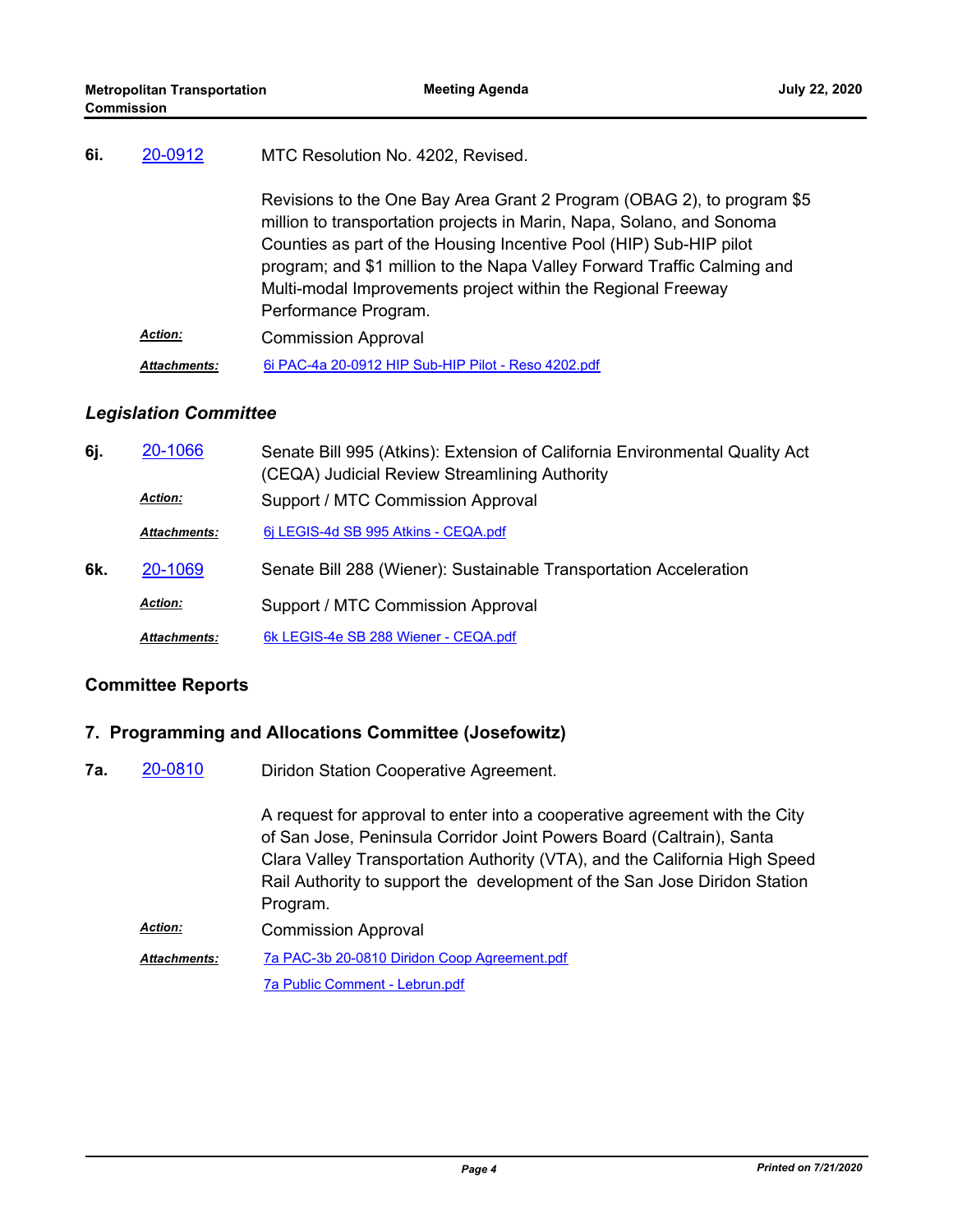| 7b. | 20-0933             | MTC Resolution No. 4420, Revised. Coronavirus Aid, Relief, and<br>Economic Security (CARES) Act (H.R. 748) - Emergency Transit<br>Assistance Programming.                                                  |
|-----|---------------------|------------------------------------------------------------------------------------------------------------------------------------------------------------------------------------------------------------|
|     |                     | Programming of \$507.6 million of FTA formula funds from the Coronavirus<br>Aid, Relief, and Economic Security (CARES) Act to support Bay Area<br>transit operations in response to the COVID-19 pandemic. |
|     | <b>Action:</b>      | <b>Commission Approval</b>                                                                                                                                                                                 |
|     | <b>Attachments:</b> | 7b HANDOUT - CARES Act Reso-4420 Commission Update.pdf                                                                                                                                                     |
|     |                     | 7b Public Comments Received (41).pdf                                                                                                                                                                       |
|     |                     | 7b PAC-4b 20-0933 CARES Act Transit - Reso 4420.pdf                                                                                                                                                        |

## **8. Planning Committee (Spering)**

Plan Bay Area 2050 Final Blueprint: Key Decisions for the Transportation Element **8a.** [20-0959](http://mtc.legistar.com/gateway.aspx?m=l&id=/matter.aspx?key=20823)

> Recommendations on specific regional discretionary funding levels for the Transportation Element of the Plan Bay Area 2050 Final Blueprint, in advance of broader strategy refinements in September 2020 following robust public engagement.

Commission Approval *Action:* [8a PBA2050 Final Blueprint Transportation Funding.pdf](http://mtc.legistar.com/gateway.aspx?M=F&ID=85620138-af2c-4cc0-8d57-1dd47a4b59b1.pdf) [8a Public Comments Received \(14\).pdf](http://mtc.legistar.com/gateway.aspx?M=F&ID=6ae653cc-e913-49ee-972a-bc7347f8cb3c.pdf) *Attachments:*

## **9. Legislation Committee (Mackenzie)**

Senate Bill 902 (Wiener): Housing Approval Streamlining Tool **9a.** [20-1070](http://mtc.legistar.com/gateway.aspx?m=l&id=/matter.aspx?key=20934)

> Creates an optional tool for local governments to streamline upzoning in transit-rich locations, jobs-rich or urban infill sites.

Action: Support / MTC Commission Approval

*Attachments:* [9a LEGIS-5a\\_SB 902 \(Wiener\).pdf](http://mtc.legistar.com/gateway.aspx?M=F&ID=5990cd15-b94a-474e-a1f6-2b0d24981cdc.pdf)

Assembly Bill 3040 (Chiu): Missing Middle Housing Incentive **9b.** [20-1071](http://mtc.legistar.com/gateway.aspx?m=l&id=/matter.aspx?key=20935)

> Local government incentive to authorize fourplexes by-right in single family zones with accompanying credit under Regional Housing Needs Allocation (RHNA).

Action: Support and Seek Amendment / MTC Commission Approval

*Attachments:* [9b LEGIS-5b AB 3040 \(Chiu\).pdf](http://mtc.legistar.com/gateway.aspx?M=F&ID=3f7fbfc9-f563-4dff-a954-bd76a690ce95.pdf)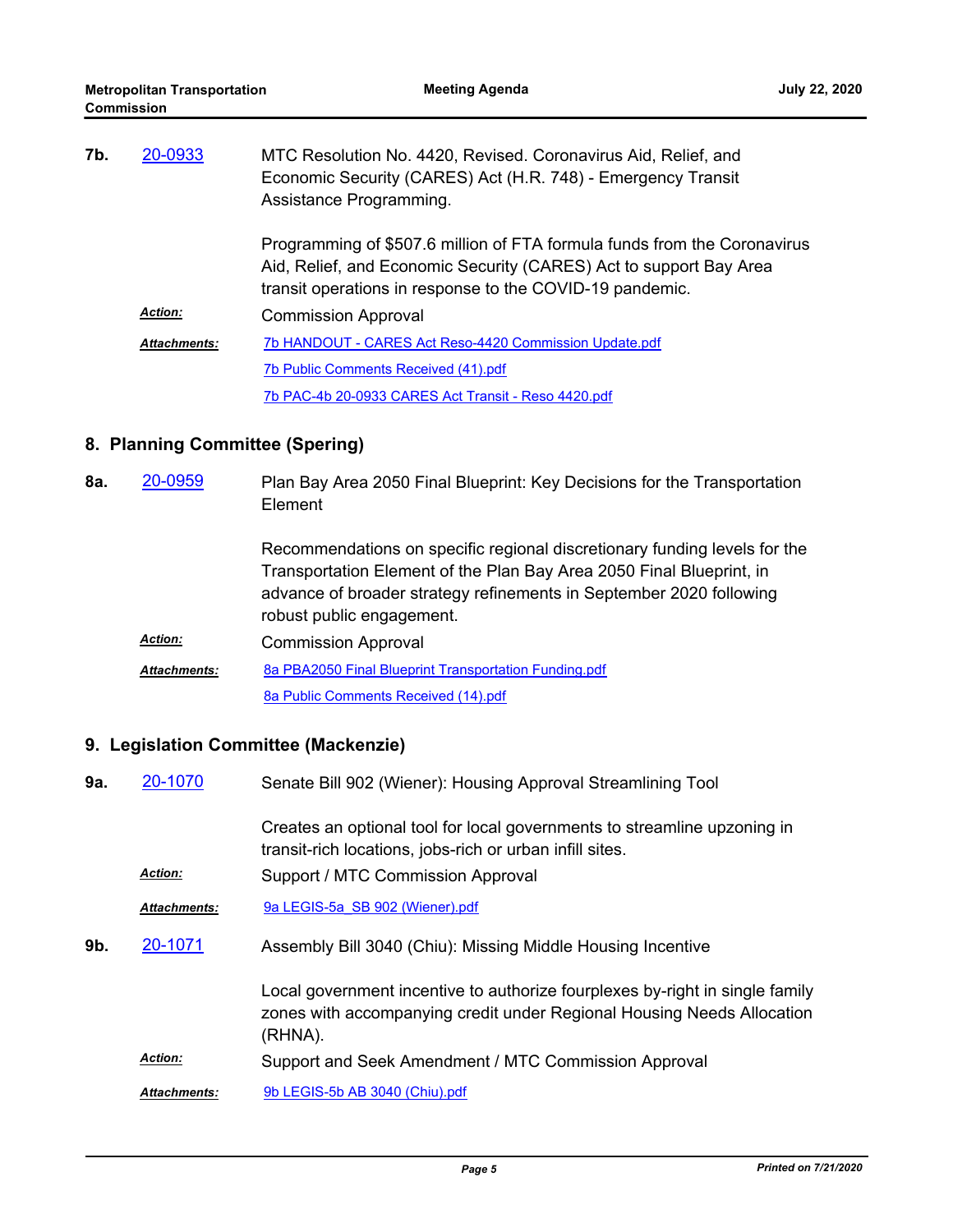## **10. Public Comment / Other Business**

**11. Adjournment / Next Meetings:**

**The next meeting of the Metropolitan Transportation Commission is scheduled to be held on Wednesday, August 26, 2020 at the Bay Area Metro Center, 375 Beale Street, San Francisco, CA 94105.**